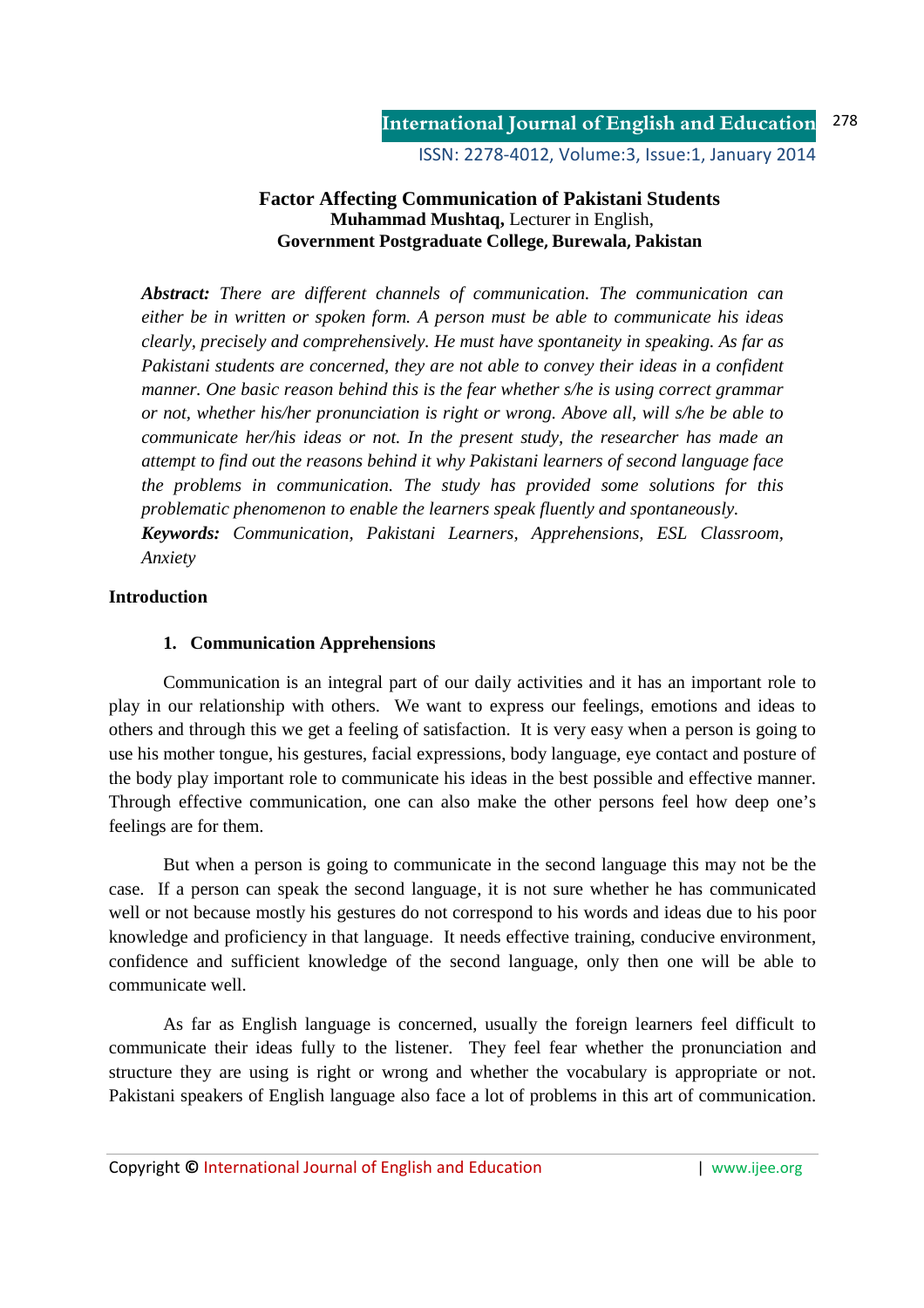Better classroom activities can not be possible without effective communication. Communication issue is a recent issue in the current world as Deans Kerry (2002) points out:

"Communication issues have achieved greater prominence in recent professional service developments (Deans Kerry: 2002)."

Communication anxiety is can usually be seen in foreign language learners. It usually affects oral communication of the learners. The present study is conducted to know the communication apprehensions of the students of master level. Communication apprehension can be situational as it can be related to a number of particular settings or "may even be part of a general anxiety trait that arises in many facets of an individual's life" (Friedman, 1980).

# **2. Relevant Researches**

When we think about the communication apprehension, James McCroskey (1970) was the first person who floated the idea of Communication Apprehension in "Communication Monographs". He operationally explained a one-dimensional 20-item scale known as the Personal Report of Communication Apprehension (PRCA) that has been most frequently used assessment measure. His original curiosity was in a person's trait or dispositional anxieties across the communication situations. Communication apprehension has been described as

…….individual level of fear or anxiety associated with either real or anticipated communication with another person or persons (McCroskey, 1977).

It is imperative to note that the PRCA scale does not claim to be a direct measure of actual communication. Rather, it is a measure of anxiety related to anticipated communication (Chan and McCroskey, 1987).

According to McCroskey 1977, numerous researches have dealt with communication apprehension in terms of personality trait, but in recent times the ideal of communication apprehensions has expanded to include both trait and situation views.

 As cited in Akram (2009), generally, the trait orientation (commonly measured with the Personal Report of Communication Apprehension: PRCA, McCroskey, 1970, 1978, 1982b) operates from a pre dispositional orientation while the state orientation (commonly measured with a variation of Spielberger's state anxiety measure, 1966) operates from a situational orientation (McCroskey & Beatty 1984).

According to McCroskey and Richmond, (1990, pp. 20-21) people usually have the ability to choose to communicate or choose not to communicate. Whether a person wants to communicate or he is not willing to communicate, either in a given instance or more generally, is a volitional choice which is cognitively processed. The personality of a person is a determining factor in the way in which that choice is made and what that choice will be.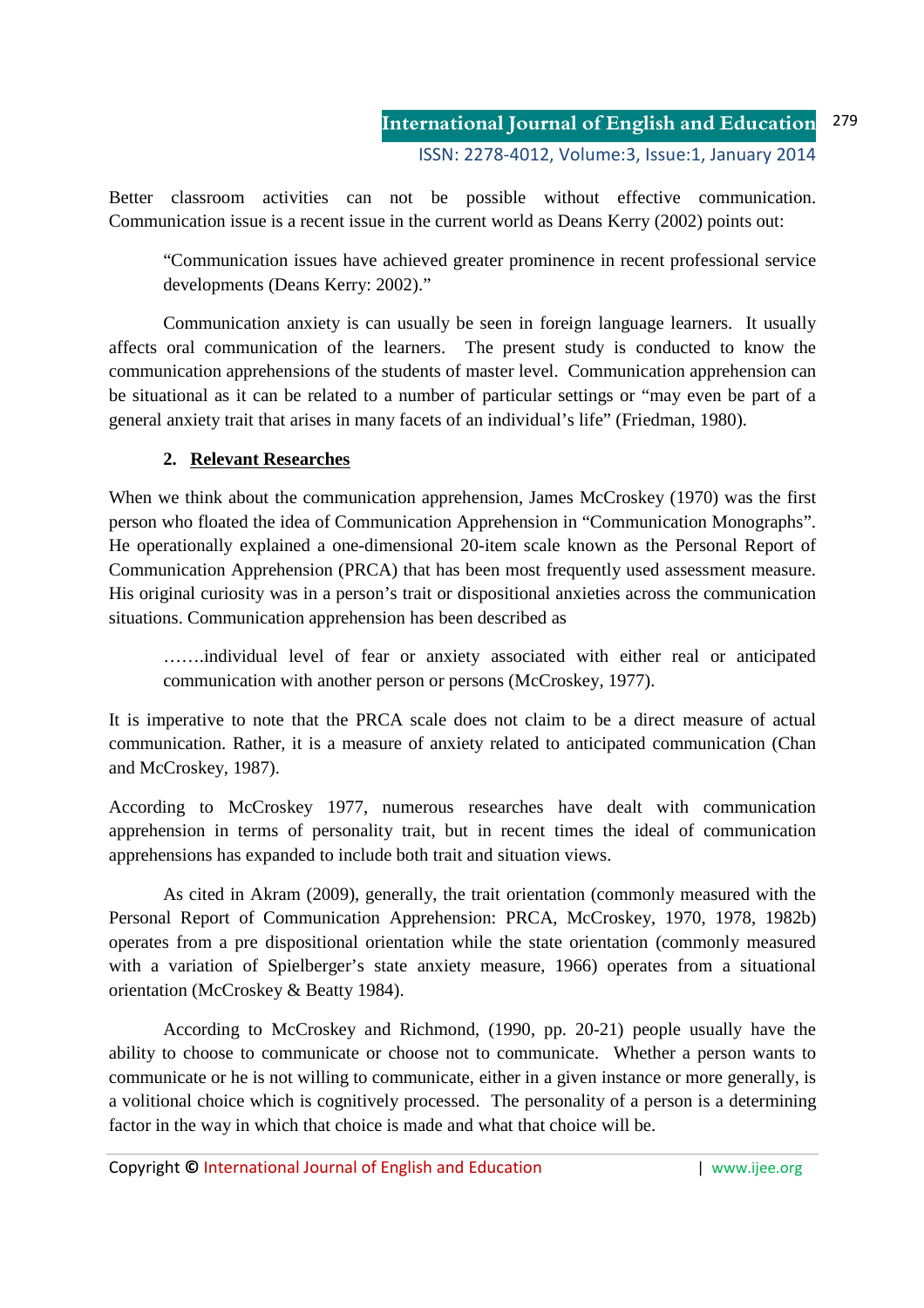#### **International Journal of English and Education** ISSN: 2278-4012, Volume:3, Issue:1, January 2014 280

 When we talk about communication apprehensions, we can divide it into oral communication apprehension and written apprehension. This term is also used only for the purpose to denote oral communication as measured by McCroskey's (1986) Personal Report of Communication Apprehension (PRCA). If someone avoid writing task, it means one have writing apprehension. It is a feeling of frustration and poor performance when faced with a writing task and fear of having one's writing read publically and evaluated (Dalay and Miller, 1975, Scott and Timmerman, 2005, Mabrito 1991 and 2000).

 Glaser (1981) presented his 'Negative Cognitive Appraisal Model' that assumes that a quiet child is often criticized by others for her/his early language performance. The result of this is that the child learns to expect negative reactions and subsequently as a reaction he becomes habitual to avoid them by being quiet.

 Gumperz's (1981) presented his well known 'Interactional Model' of communication that takes communication as the result of interactions in which more than one active participant is involved. According to Gumperz (1977: 199) contextualizing cue is 'any aspect of the surface form of utterances which, can be shown to be functional in the signaling of interpretative frames when mapped onto message content.'

 Afterwards, Neer (1987) developed a contextual model of communication Apprehension, to measure the apprehension felt by a learner toward communicating with reference to classroom environment, which was targeted at the classroom environment about Participation Scale (CAPS) and the combination of CAPS with PRCA items to construct a Self Report of Classroom Apprehension (SRCA).

 One thing which plays an important role in effective communication and which is mostly ignored by the teachers that is, the physical appearance of the learner. If someone have some problem in physical appearance that will create a breakdown in communication as Manguire Terry (2002) observes:

> "Barriers to good communication can be split into two main groups: physical and emotional. Physical barriers, such as a speech impediment, poor mental ability, deafness and poor sight, can be easily identified and we make allowances when dealing with such people. Emotional barriers might be less obvious, but failure to take time to understand a situation will lead to a false perception of the issues and could even cause us to censure someone wrongly (Manguire Terry: 2002).

Horwitz and Cope (1986) describe foreign language communication apprehension (FLCA) as: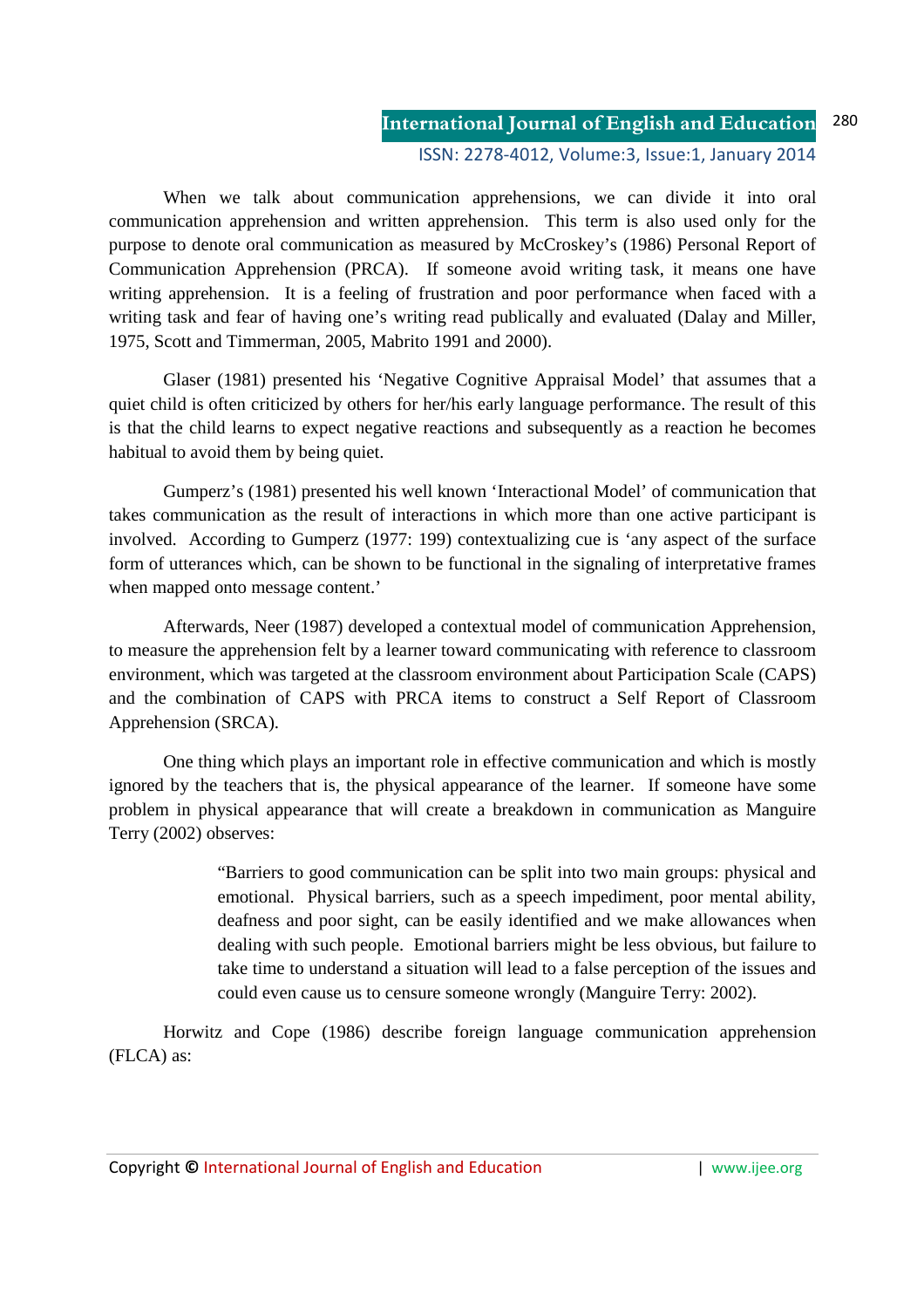"the special communication apprehension permeating foreign language learning [derived] from the personal knowledge that one will almost certainly have difficulty understanding others and making oneself understood" (p. 127).

 Communication apprehension in language learning is characterized by reluctance to talk or shyness in communication and is "a distinct complex of self-perception, beliefs, feelings, and behaviours..... arising from the uniqueness of the language learning process" (Hortwitz et al. 1986:128).

 Akram (2009) conducted a study on master level students related to communication apprehension and suggested that communication apprehension can be overcome if task based activities and practice of both linguistic and paralinguistic expression are practiced in the classroom. He further suggested that students should be encouraged and their psychological problems should be solved to decrease communication apprehension. Further, discussions should be student centered rather than teacher centered there habit to speak should be increased.

# **3. Reasons for Communication Apprehension.**

Generally, in small cities competent teachers are not available. If some highly qualified teachers are appointed, soon they leave for the big cities or countries to avail better opportunities.

Normally, students are not linguistic minded. They don't pay full attention at the ways language can be learnt. They lay all the responsibility on the teacher to make them efficient speaker.

Pakistani classrooms are not well equipped that can be helpful to gain good mastery over language communication.

It is common practice that occasionally the teachers and most of the times the students poke fun at errors by the inefficient speakers that discourage the new learner.

It has been observed that a rivalry is established between the efficient and inefficient speakers. They don't encourage the new speaker so that he can express his feelings and thus, try to dominate the discussion. As a result, a habit to avoid speaking is established in new English language learner and he can't communicate well.

There is a misconception in students that while speaking before their teacher, they feel fear to make mistakes that will be a cause to feel embarrassment for them before their teacher and other students.

Insufficient background knowledge of grammar, pronunciation and structure of language in their academic career don't allow the students to communicate freely.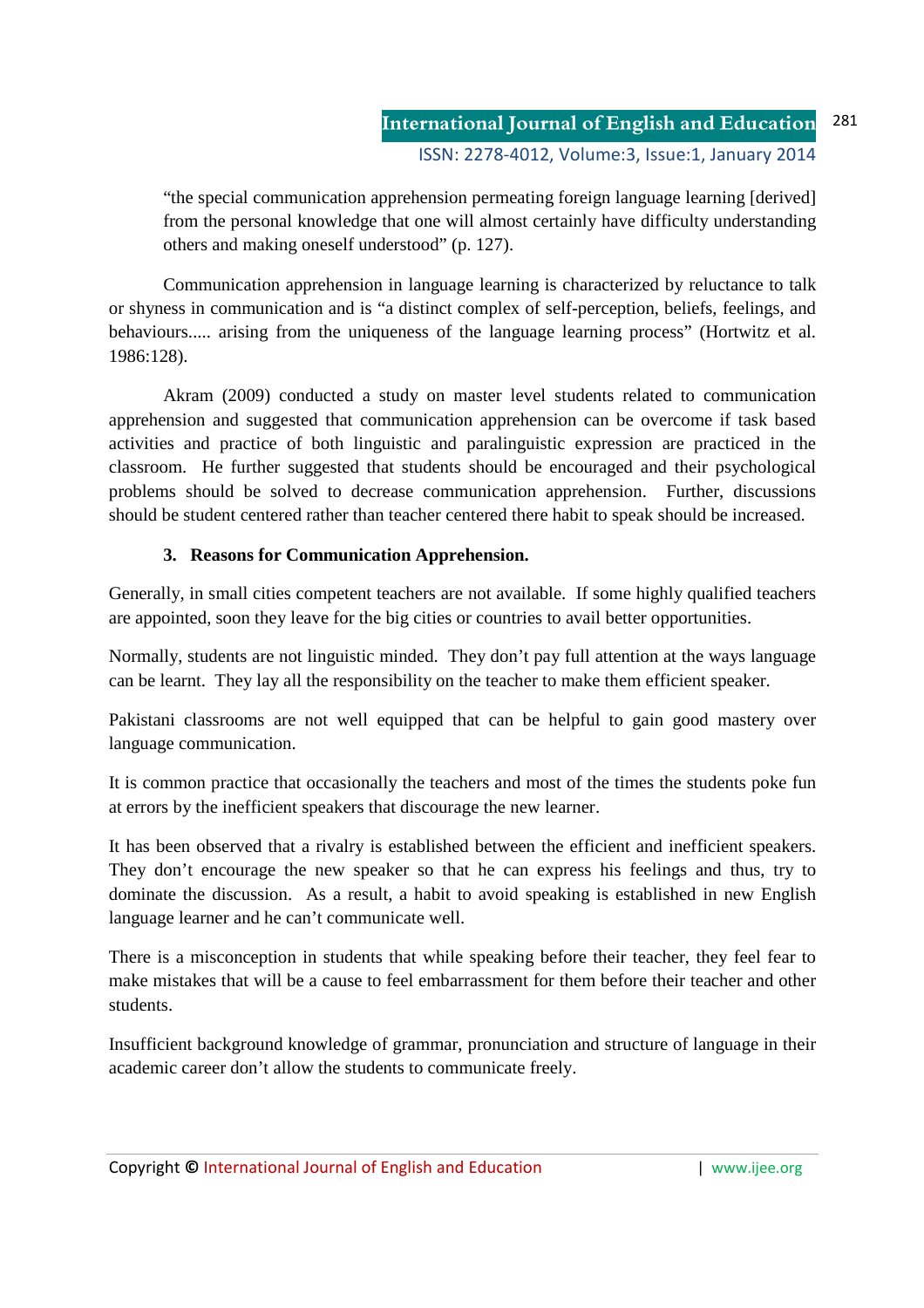Majority of the population speaks local languages and there is a little use of English language in social interaction as well as in classroom situation which results in minimum opportunities to speak and ultimately, it hinders the improvement in foreign language communication.

Most of the college teachers have master degree in English literature not in language/linguistics. So, they don't have complete mastery of the activities that can improve students' communication power.

Usually, the activities conducted in Pakistani classroom and the model language which is practiced by the teachers doesn't have association with the real life. As a result the students find themselves at loss when they have to communicate in the real life situation.

# **4. Method**

The present study is an attempt to highlight the factors affecting the communication process in English language. For this purpose a questionnaire (adopted partly from Akram, 2009) consisting of 15 items related to communication apprehensions, has been used to identify the communication apprehensions.

# **4.1 Participants**

The participants comprised 100 (40 male and 60 female) people from English department of three local campuses of universities (department of English, Punjab University, University of South Asia and Baha-ud- Din Zakaria University) in Pakistan. The selected participants aged between 19-23 years.

# **4.2 Instrument**

In order to find out factors affecting communication, a questionnaire was administered to the participants. The questionnaire comprised of 15 statements, based on Likert scale from "Strongly Agree  $= 5$  to Strongly Disagree  $= 1$ ". The alpha reliability of the questionnaire was also calculated and found reliable to administer to the participants. The participants were asked to respond to the statements by ticking the option that they considered the most appropriate.

# **4.3 Procedure**

The participants were given instructions on how to fill the questionnaire. They were also told the purpose of the research and they were reassured of the anonymity of their participation. They were also informed that participation was voluntary. The participants easily filled the questionnaire. Data were gathered from the questionnaire and analyzed by using SPSS version XVII.

# **5. Results and Findings.**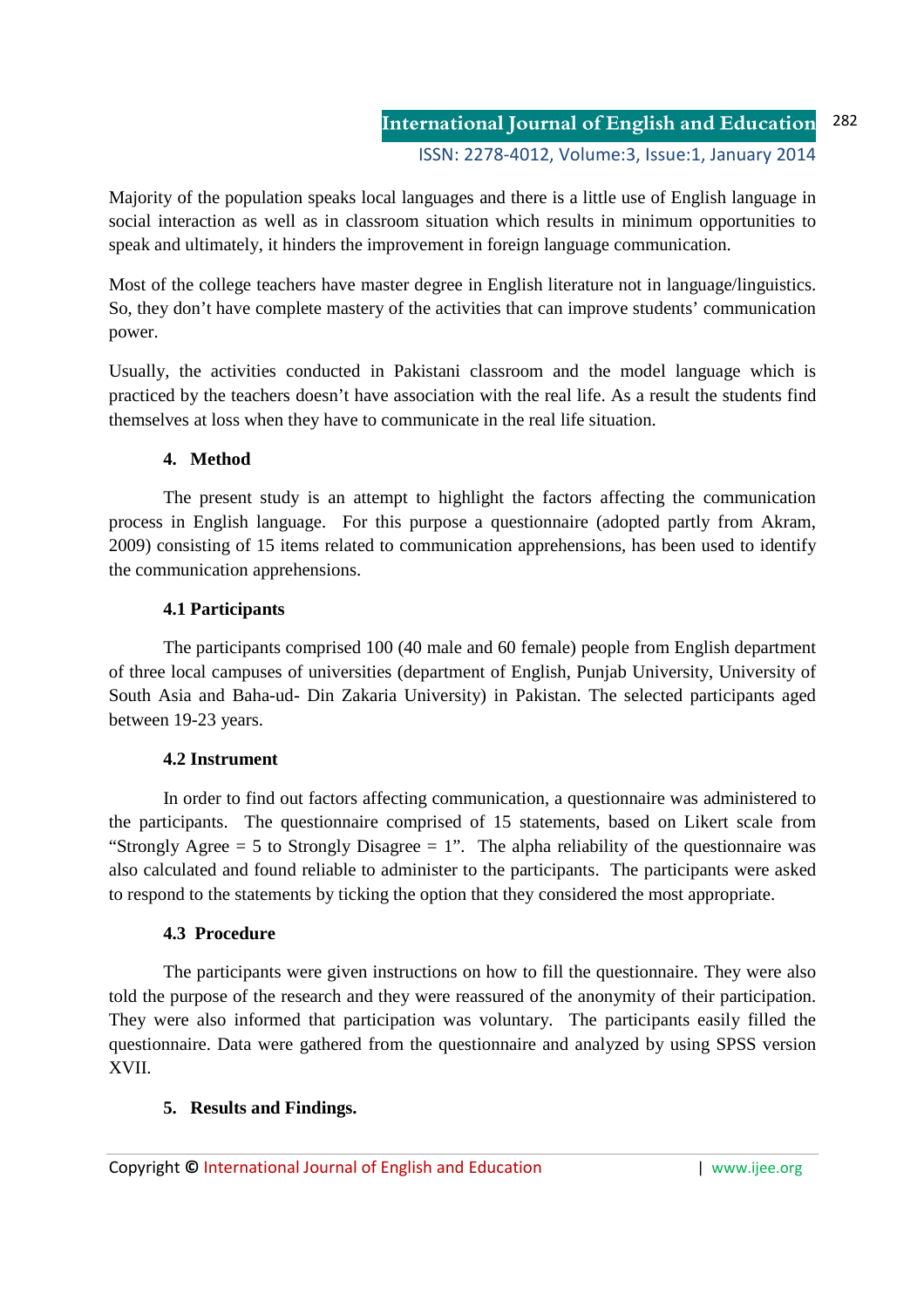#### **International Journal of English and Education** 283

ISSN: 2278-4012, Volume:3, Issue:1, January 2014

The following table shows the mean score, standard deviation and frequencies of questionnaire items.

| <b>Statements</b>                                                                              | <b>SA</b> | $\mathbf{A}$ | NO               | <b>DA</b>        |                  | SDA Mean Std. |                  |
|------------------------------------------------------------------------------------------------|-----------|--------------|------------------|------------------|------------------|---------------|------------------|
|                                                                                                |           |              |                  |                  |                  |               | <b>Deviation</b> |
| 1. Communication is very important<br>for cordial relationship.                                | 93        | 07           | $\overline{0}$   | $\overline{0}$   | $\overline{0}$   | 4.93          | .256             |
| 2. I feel embarrassed while giving a<br>presentation/speech in my class.                       | 75        | 25           | $\boldsymbol{0}$ | $\boldsymbol{0}$ | $\boldsymbol{0}$ | 4.75          | .435             |
| 3. I am not confident when answering<br>questions in the classroom.                            | 79        | 21           | $\mathbf{0}$     | $\boldsymbol{0}$ | $\overline{0}$   | 4.79          | .409             |
| My thoughts get confused when I<br>4.<br>am giving a presentation/speech.                      | 87        | 07           | 06               | $\boldsymbol{0}$ | $\overline{0}$   | 4.81          | .526             |
| 5. I like to get involved in group<br>discussions.                                             | 82        | 13           | 05               | $\boldsymbol{0}$ | $\overline{0}$   | 4.77          | .529             |
| 6. I am afraid to express myself in<br>classroom.                                              | 81        | 11           | 08               | $\boldsymbol{0}$ | $\boldsymbol{0}$ | 4.73          | .601             |
| 7. . I feel myself in a fix while<br>participating in group                                    | 81        | 13           | 06               | $\boldsymbol{0}$ | $\overline{0}$   | 4.75          | .557             |
| I feel restlessness and<br>8.<br>anxiety<br>whenever I appear before<br>the<br>teacher.        | 83        | 11           | 06               | $\boldsymbol{0}$ | $\overline{0}$   | 4.77          | .548             |
| 9. I feel hesitation to speak in English<br>in the classroom.                                  | 78        | 14           | 08               | $\boldsymbol{0}$ | $\overline{0}$   | 4.70          | .611             |
| 10. I avoid asking questions for the fear<br>of sounding stupid.                               | 81        | 12           | 07               | $\boldsymbol{0}$ | $\overline{0}$   | 4.70          | .579             |
| 11. I don't feel comfortable when I<br>have to speak in English before<br>some unknown person. | 79        | 14           | 07               | $\overline{0}$   | $\mathbf{0}$     | 4.72          | .587             |
| 12. While giving a presentation/speech<br>I get so nervous that I forget facts I               | 81        | 11           | 08               | $\mathbf{0}$     | $\mathbf{0}$     | 4.73          | .601             |

Copyright © International Journal of English and Education **Fig. 1** www.ijee.org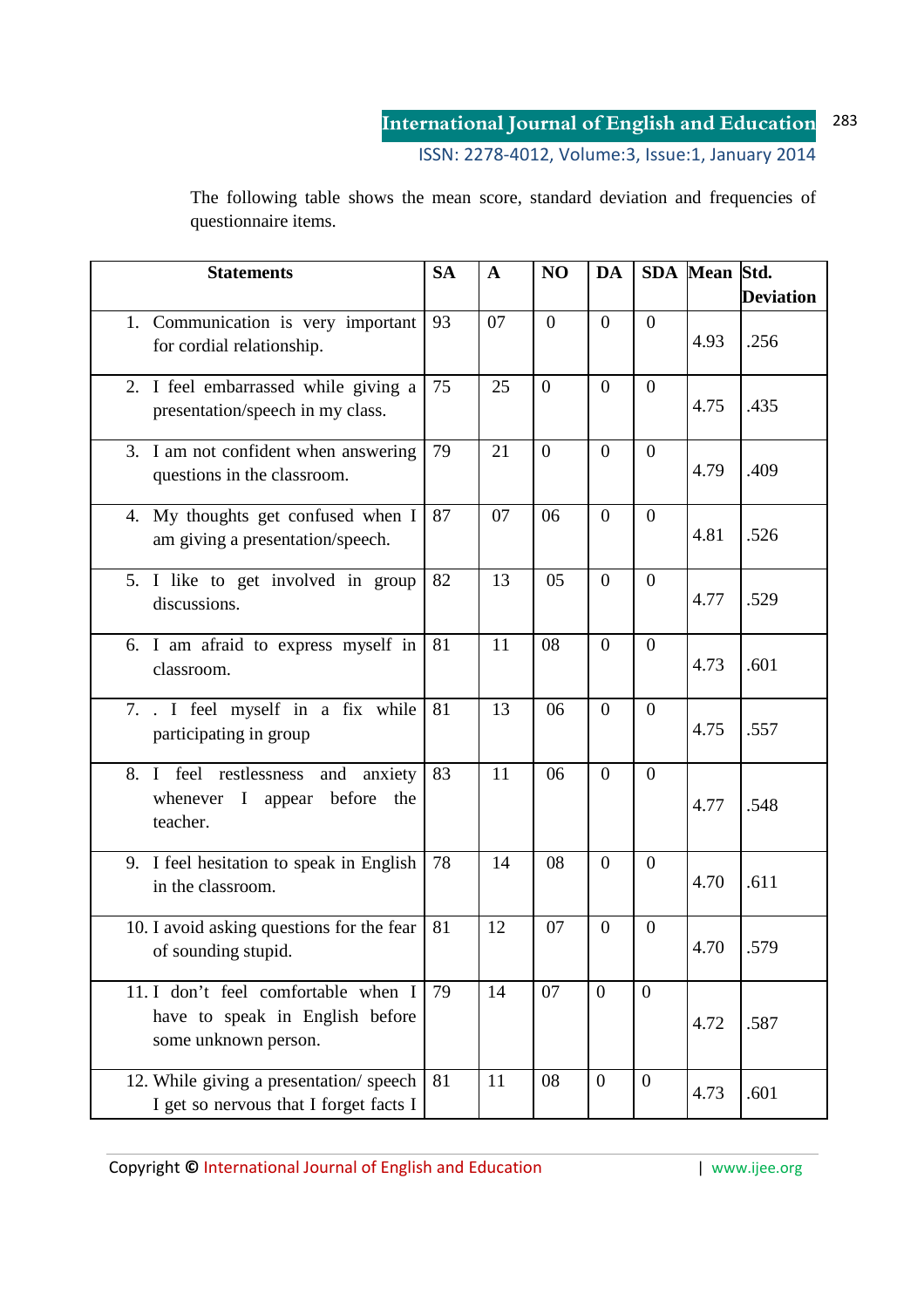#### **International Journal of English and Education** 284

| really know.                                                                                   |    |    |    |          |                |      |      |
|------------------------------------------------------------------------------------------------|----|----|----|----------|----------------|------|------|
| 13. I think non-verbal expressions also<br>$\sin$<br>effective<br>contribute<br>communication. | 75 | 12 | 13 | $\theta$ | $\overline{0}$ | 4.62 | .708 |
| 14. I think that good communication<br>better<br>for<br>paves the way<br>understanding.        | 78 | 14 | 08 | 0        | $\overline{0}$ | 4.70 | .611 |
| 15. I feel more comfortable in written<br>communication rather than in oral<br>communication.  | 70 | 14 | 14 | 02       | $\overline{0}$ | 4.52 | .810 |

ISSN: 2278-4012, Volume:3, Issue:1, January 2014

Table: 1 Mean score and Frequencies.

The above table shows that 93 participants are agreed with the statement that communication is very important for cordial relationship while 75 participants are agreed that they feel embarrassed while giving a presentation/speech in their class. Next, 79 participants are agreed that they are not confident when answering questions in the classroom. My thoughts get confused when I am giving a presentation/speech, 87 participants are agreed with this statement. 82 participants are agreed with the statement that they like to get involved in group discussions. Whereas, 75 participants are agreed with the statement that they think non-verbal expressions also contribute in effective communication. It is interesting to note that 81 participants are agreed with the statement that they are afraid to express themselves in classroom. On the other hand 81 participants are agreed that they feel themselves in a fix while participating in group discussions. 83 participants are agreed that they feel restlessness and anxiety whenever they appear before the teacher. 78 participants are agreed that they feel hesitation to speak in English in the classroom. It is interesting to note that 81 participants are agreed that they avoid asking questions for the fear of sounding stupid. 79 participants are agreed that they don't feel comfortable when they have to speak in English before some unknown person. 81 participants are agreed that while giving a presentation/ speech they get so nervous that they forget facts I really know. 78 participants are agreed with the statement that they think that good communication paves the way for better understanding. 70 participants are agreed that they feel more comfortable in written communication rather than oral communication.

#### **6. Conclusion and Recommendations.**

This study has been conducted to find out the factors affecting communication of the students at master level in English language classroom. Greene and sparks (1983) discovered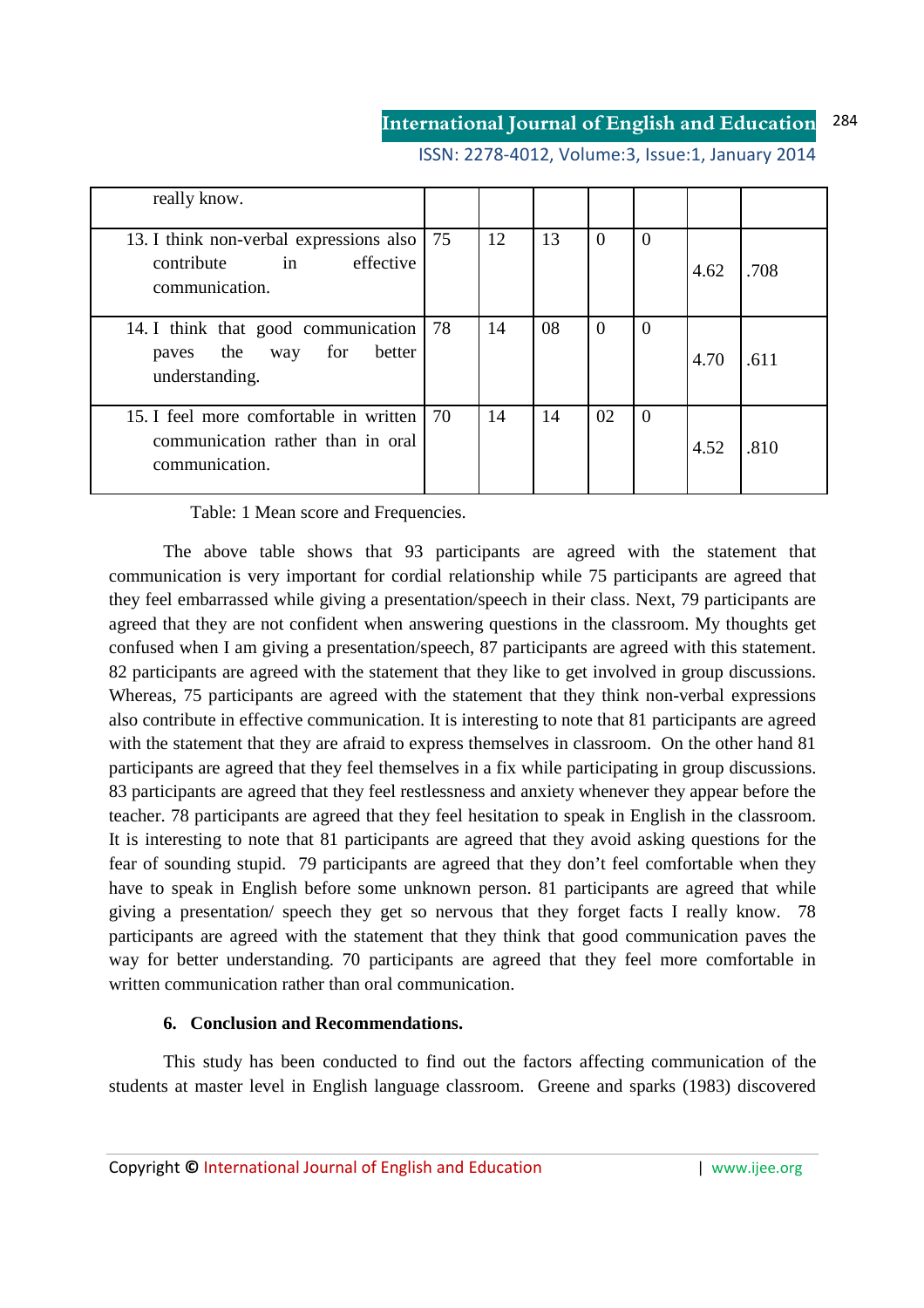that expectations of outcomes and importance of goals are predictors for communication apprehension.

When a student of English language joins class, he possesses very few skills of communication. He doesn't have the clear idea as how to communicate in the target language. Ultimately he feels anxiety and gets nervous, confused and embarrassed. This embarrassment creates a lot of problems in the language communication process. It is teacher's duty to create such an environment in the classroom that must be helpful to enhance communication powers of the students. The teacher should give proper encouragement to the students so that they may avoid shyness to express their feeling. The unkind rebuke or gesture can also hinder the confidence of the student. The teacher should ignore errors in the beginning because fluency is more important than the accuracy.

- $\triangleright$  Mostly the students have sufficient vocabulary and knowledge of the structure to speak. Their confidence level should be boosted up by kind gestures and remarks.
- $\triangleright$  Teachers should provide encouragement to the new speakers so that they may not feel hesitation to communicate their ideas as Akram, (2009) says.
- $\triangleright$  There must be a language lab in every college so that the students can be trained to communicate in English language. If proper facilities and equipments are provided to the language learners, the results will be positive.
- $\triangleright$  Language teachers should be trained to conduct activities to promote communication in English language.
- $\triangleright$  English language classroom should be used to improve communication powers of the students. For this purpose the use of local language in the classroom should be reduced /banned.
- $\triangleright$  Errors should be tolerated as the natural outcome of learning in the beginning of communication. When the students get some mastery over speaking then they should be trained for the accuracy.
- $\triangleright$  There are a number of accents in the world and even Pakistani and Indian accents are also accepted, so now teacher's ultimate end should be to make his students as error free as possible.
- $\triangleright$  Students should be made habitual to think in the target language.
- $\triangleright$  Extra time should be given for the period of English language teaching so that the communicative activities can be conducted easily.
- $\triangleright$  Discussions should be student centered rather than teacher centered, their habit to speak should be increased as Akram (2009) said.
- $\triangleright$  Communication apprehension can be overcome if task based activities and practice of both linguistic and paralinguistic expression are practiced in the classroom as Akram (2009) said.